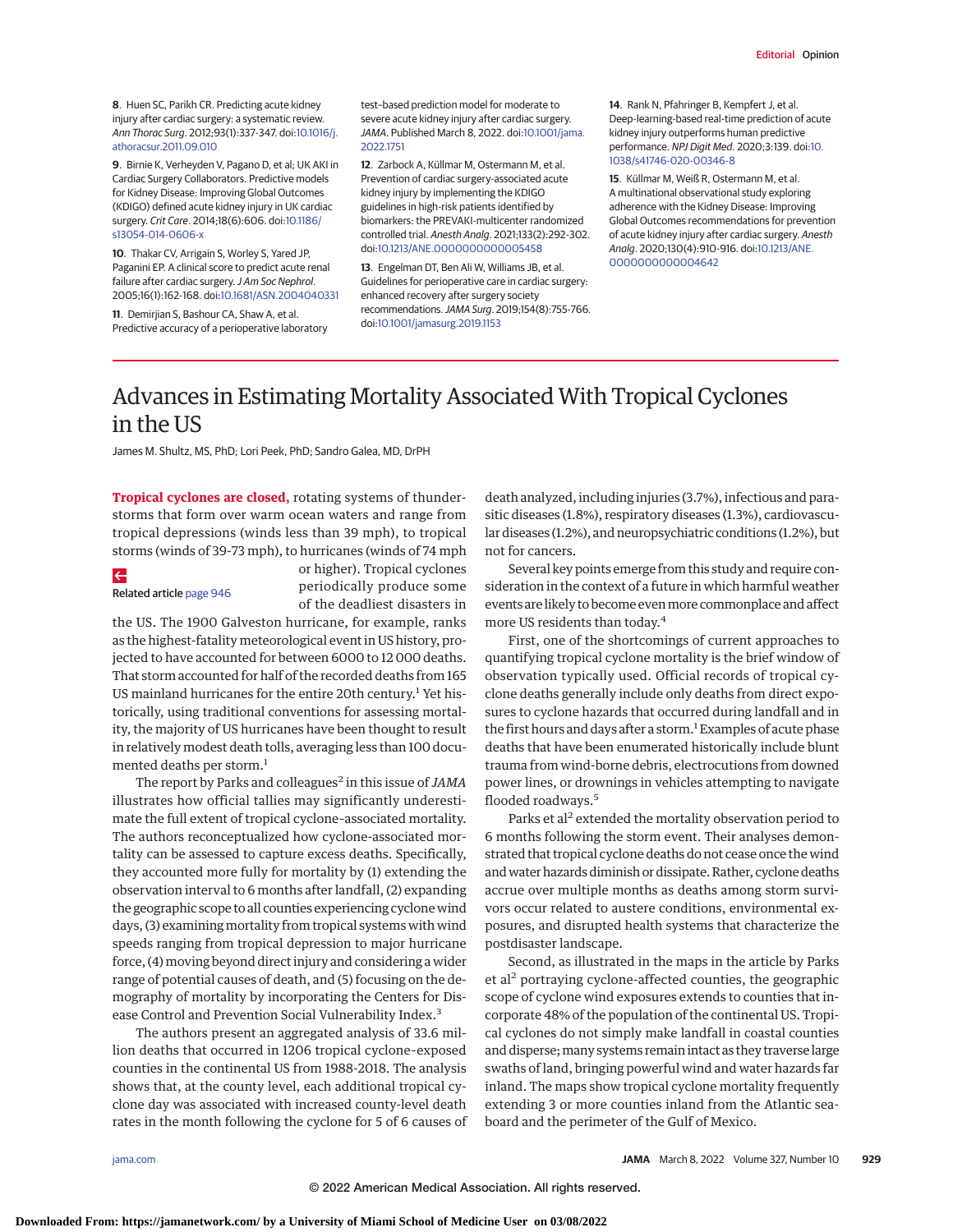Some storm systems travel even further distances. As a recent example, Hurricane Ida, the most powerful Atlantic hurricane of 2021, made landfall in Louisiana at peak Category 4 intensity on August 29 and caused the deaths of an estimated 32 people along the Gulf Coast. Over the next 2 days, the system moved steadily eastward and northward through the southeastern and mid-Atlantic states, reemerging and intensifying over open ocean as it affected parts of Pennsylvania, New Jersey, New York, and Connecticut, where 56 deaths were recorded.<sup>6</sup> As this example and the study by Parks et al<sup>2</sup> demonstrate, where a hurricane makes landfall is not necessarily the only location where loss of life may occur.

Third, Parks et al<sup>2</sup> make an important contribution by examining all episodes of Atlantic windstorms over a 30-year period, ranging from tropical depressions with gale-force winds to major hurricanes.<sup>2</sup> While prior research has often focused on the most extreme cyclones, this report shows that storms with lesser wind speeds can still cause substantial physical harm. For instance, fatal motor vehicle crashes can occur when motorists drive in gale-force winds and tropical storm conditions, although these deaths are often overlooked in mortality counts that only consider hurricanes.

Prior research has shown that water hazards, including storm surge and inland flooding, account for more deaths than wind hazards.<sup>5</sup> Moreover, extreme precipitation rates and flash floods have occurred in systems with winds well below hurricane force. Most of 2017 Hurricane Harvey's 33 trillion-gallon deluge, for example, occurred in areas that experienced sub–hurricane-force winds.7

Fourth, enlarging the scope of the mortality analyses to include more potential causes of death further illuminates the range of health consequences of tropical cyclones. In so doing, Parks et al<sup>2</sup> found elevated mortality rates in cycloneaffected counties from injuries and also from infectious and parasitic diseases, cardiovascular diseases, respiratory diseases, and neuropsychiatric conditions.2

This more inclusive approach to estimating excess tropical cyclone–associated mortality was conducted for Puerto Rico's population of 3.5 million residents after Hurricane María traveled diagonally across the length of the island on September 20, 2017. The official death toll initially released for María was 64, an estimate based on the usual practice of tallying impactphase injury and drowning deaths associated with direct exposure to storm hazards.<sup>8</sup> Over the longer term, the widespread devastation, prolonged power outages, and profound damage to health systems proved to be associated with higher mortality than the initial passage of the hurricane through the island. Subsequent analyses estimated that 2000 to 5000 deaths had occurred during the 5months following the storm's landfall.<sup>8,9</sup> Excess deaths were concentrated among people experiencing poverty, medically fragile populations, older adults, people with inadequately treated noncommunicable diseases, and those lacking access to health care.<sup>8,9</sup>

Fifth, the incorporation of the Social Vulnerability Index into the 30-year analyses by Parks et al<sup>2</sup> reaffirms the expectation that excess tropical cyclone mortality is highest for the most vulnerable tertile of the population.<sup>3</sup> This finding illustrates that health consequences of disasters, including fatalities, are experienced disproportionately by the most socially marginalized and economically disenfranchised segments of the US population.

The report by Parks et  $al^2$  is a valuable contribution to the literature and helps to expand current conceptualizations of tropical cyclone–related mortality in novel ways. It also highlights the challenges that tropical cyclones pose to the wellbeing of the US population and underscores the central role that socioeconomic disadvantage plays in amplifying social vulnerability to hurricanes. The findings emphasize the importance of sound science to help inform policy and practice in promoting efforts to narrow cyclone-related mortality and health inequities in extreme events.

However, Parks et al<sup>2</sup> did not explicitly analyze climate change influences on hurricane mortality. Under the influence of climate change, Atlantic tropical cyclones are becoming stronger and wetter, and their translation speed (or speed of forward motion) tends to slow down as these systems move over coastal lands and encounter populated areas.10-12 This combination of stronger, wetter, slower-moving storms is progressively generating climate-fueled storms that aremore damaging, destructive, and deadly, $10-13$  as could be more completely documented by extending the analytic approaches used by Parks et al.<sup>2</sup>

Moreover, the ongoing COVID-19 pandemic intersects with all concurrent extreme events. For instance, the risks of evacuating and sheltering populations in areas where COVID-19 was actively circulating during the record-setting 2020 Atlantic hurricane season in the prevaccine era have been described.14-16 COVID-19 transmission risks were prominent again in 2021, despite vaccine availability, as Hurricane Ida affected Louisiana and Mississippi, 2 states with the lowest COVID-19 vaccination rates at the point when the summer Delta variant surge was peaking. It is likely that COVID-19 transmission occurred as families stayed together in homes or shared community congregate shelters. Some individuals who evacuated their homes during Ida may have developed severe COVID-19 and died or infected others who did not survive. In the complexity of superimposed risks, these COVID-19 deaths could also potentially be counted among tropical cyclone–associated deaths.

Moving forward, the approach described by Parks et al<sup>2</sup> should help contribute to improved official estimates of the broad scope of mortality associated with tropical cyclones as well as other natural hazards.

#### ARTICLE INFORMATION

**Author Affiliations:** Center for Disaster and Extreme Event Preparedness, Department of Public Health Sciences, University of Miami Miller School of Medicine, Miami, Florida (Shultz); Natural Hazards Center and CONVERGE, Department of

Sociology, University of Colorado Boulder (Peek); School of Public Health, Boston University, Boston, Massachusetts (Galea).

**Corresponding Author:** James M. Shultz, MS, PhD, Center for Disaster and Extreme Event Preparedness, Department of Public Health

Sciences, University of Miami Miller School of Medicine, Don Soffer Clinical Research Center, Room 1507, 1120 NW 14th St, Miami, FL 33136 [\(jshultz1@med.miami.edu\)](mailto:jshultz1@med.miami.edu).

**930 JAMA** March 8, 2022 Volume 327, Number 10 **(Reprinted)** [jama.com](http://www.jama.com?utm_campaign=articlePDF%26utm_medium=articlePDFlink%26utm_source=articlePDF%26utm_content=jama.2022.0069)